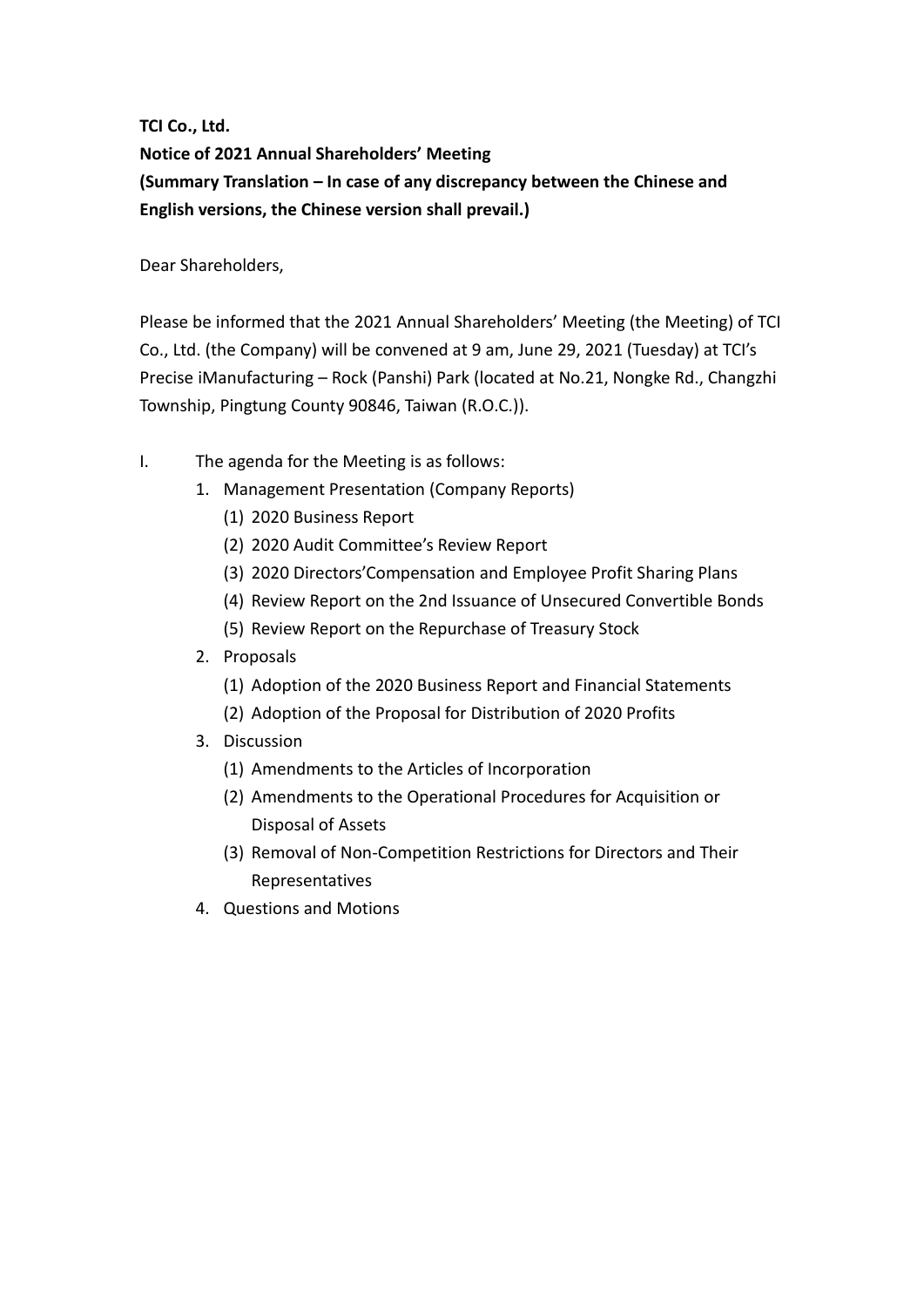#### **Management Presentation (Company Reports)**

#### **Report No.1**

2020 Business Report Explanation: The 2020 Business Report is attached as pp. 7-8, Attachment 1.

#### **Report No.2**

2020 Audit Committee's Review Report Explanation: The 2020 Audit Committee's Review Report is attached as pp. 9, Attachment 2.

#### **Report No.3**

Directors' Compensation and Employee Profit Sharing Plans Explanation:

(1) In accordance with Article 18 of the Articles of Incorporation of TCI Co., Ltd., after TCI Co., Ltd. offsets its losses in previous years, TCI Co., Ltd. shall set aside not more than 3% of its annual profits as compensation to its directors, and not less than 5% and not more than 15% as profit sharing bonuses to its employees. The annual profits are defined as its annual profit before tax.

(2) The Directors' Compensation and Employee Profit Sharing Plans have been approved at the meeting of the Board of Directors on March 8, 2021. The amount of 2020 directors' compensation is NT\$ 4,200,000, and the amount of 2020 employees' profit sharing bonus is NT\$163,401,000. The compensation and the profit sharing bonus will be distributed by cash, and shall be distributed through one or several payments.

#### **Report No. 4**

Review Report on the 2<sup>nd</sup> Issuance of Unsecured Convertible Bonds Explanation:

(1) The 2nd issuance of unsecured convertible bonds which value NT\$1.2 billion has been approved at the 2nd meeting of the Board of Directors in 2018. The issuance date is June 8, 2018. It has a validity of 3 years.

(2) Until the printing day date of this handbook, there are 2,102,840 shares have been converted to common shares in this issuance.

#### **Report No. 5**

Review Report on the Repurchases of Treasury Stock

(1) TCI's Repurchase of Shares (Executed)

May 1, 2021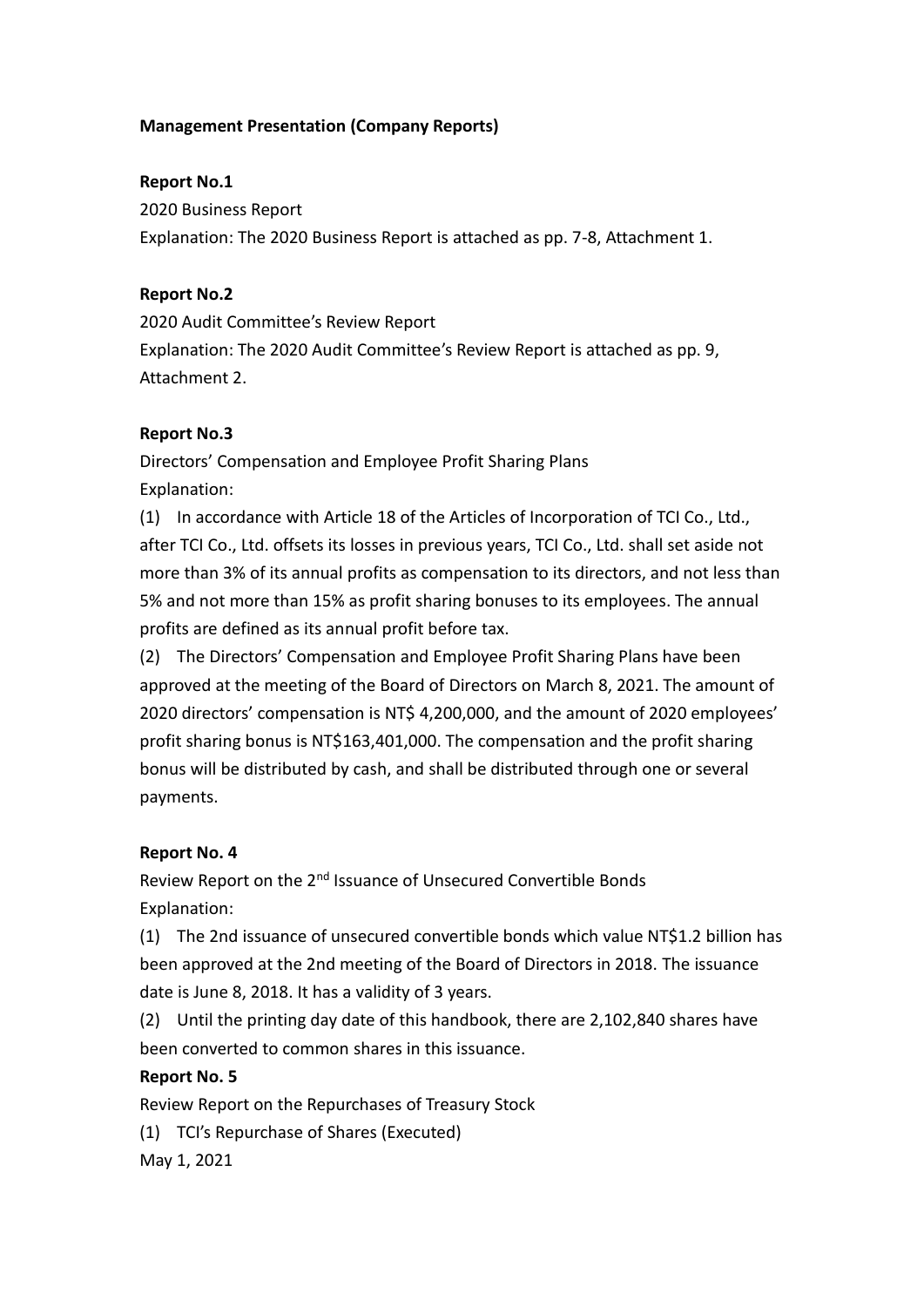| Serial Number of Repurchase                                                                  |                                                                               |
|----------------------------------------------------------------------------------------------|-------------------------------------------------------------------------------|
| Purpose of repurchase                                                                        | Maintenance of the<br>Company's creditability and<br>the shareholders' rights |
| Repurchase period                                                                            | 2020/02/07-2020/04/06                                                         |
| Repurchase price range                                                                       | NT\$148.75-406.59                                                             |
| Type and number of repurchased shares                                                        | $2,000,000$ common shares                                                     |
| Total price of repurchased shares                                                            | NT\$ 438,143,659                                                              |
| Number of purchased shares as a percentage of<br>Inumber of shares to be repurchased (%)     | 100%                                                                          |
| Number of shares cancelled or transferred                                                    | 2,000,000 shares                                                              |
| Accumulated number of shares held by TCI                                                     | 0 shares                                                                      |
| Accumulated number of shares held by TCI as a<br>percentage of total number of issued shares | 0%                                                                            |

# (2) TCI's Repurchase of Shares (Executed)

May 1, 2021

| Serial Number of Repurchase                                                                  |                               |
|----------------------------------------------------------------------------------------------|-------------------------------|
| Purpose of repurchase                                                                        | For the transfer to employees |
| Repurchase period                                                                            | 2020/03/24-2020/05/22         |
| Repurchase price range                                                                       | 108.5-319.5                   |
| Type and number of repurchased shares                                                        | $ 1,016,000$ common shares    |
| Total price of repurchased shares                                                            | NT\$ 227,419,497              |
| Number of purchased shares as a percentage of<br>Inumber of shares to be repurchased (%)     | 33.87%                        |
| Number of shares cancelled or transferred                                                    | 0 shares                      |
| Accumulated number of shares held by TCI                                                     | 1,016,000 shares              |
| Accumulated number of shares held by TCI as a<br>percentage of total number of issued shares | 0.86%                         |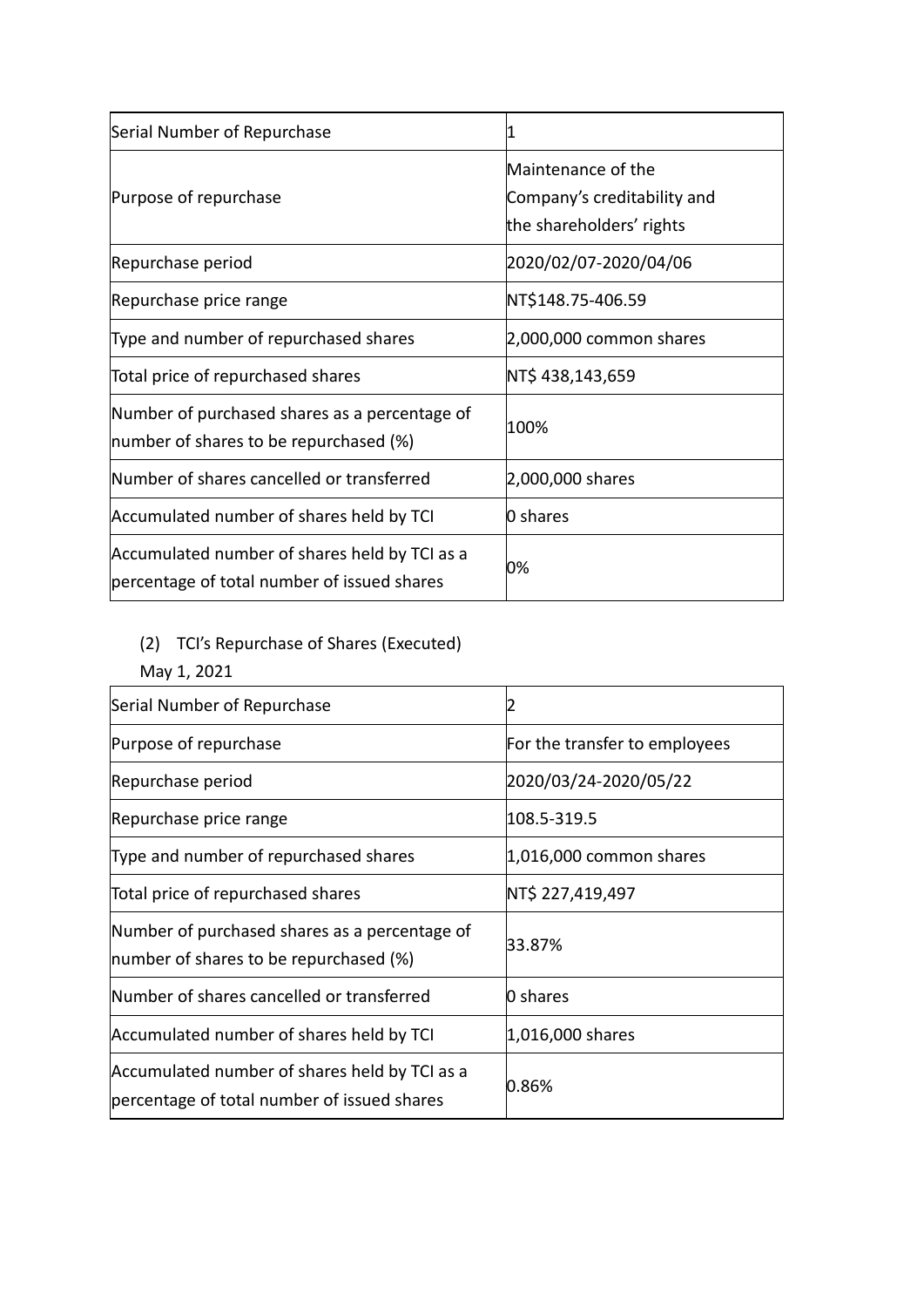#### **Proposals**

#### **1. Proposed by the Board**

Proposal: Adoption of the 2020 Business Report and Financial Statements Explanation:

(1) TCI Co., Ltd.'s Financial Statements, including Consolidated Financial Statements, and Business Report, were audited by independent auditors, Ming-Chuan Hsu and Ping-Chun Chih of PwC Taiwan. Also, Financial Statements and Consolidated Financial Statements have been approved by the Boards of Directors and examined by the Audit Committee on March 8, 2021.

(2) The 2020 Business Report, Independent Auditors' Report, Financial Statements, and Consolidated Financial Statements are attached as pp. 8-9, Attachment 1, and pp. 10-35, Attachment 3.

(3) Please resolve.

Resolution:

#### **2. Proposed by the Board**

Proposal: Adoption of the Proposal for Distribution of 2020 Profits Explanation:

(1) The Board has adopted the proposal of for distribution of 2020 Profits on March 8, 2021. The 2020 Profit Distribution Proposal is attached as pp.36, Attachment 4. (2) The distribution of 2020 profits is calculated based on the total number of issued shares (118,220,169 shares). The cash dividend payment is NT\$8.88 per share, and the total amount of cash dividend is NT\$1,040,755,261. The amount of cash dividend payment per share is rounded down to the nearest whole number. The amount of the remaining cash dividend which cannot be distributed (less than NT\$1 per share) will be disturbed in accordance with the percentage of current shareholding to meet the total amount of distribution of 2020 profits.

(3) In the event that, after this meeting, the proposed profit distribution is affected by any changes in equity like convertible bonds or the execution of employee stock options, it is proposed that the Board of Directors will be authorized to adjust each shareholder's percentages of the cash dividend and the stock dividend.

(4) The amount of dividend is distributed to shareholders on the basis of the shareholding recorded in the shareholders list on the ex-dividend date. Upon the approval of the Annual Shareholders' Meeting and the competent authority, it is proposed that the Board of Directors will be authorized to resolve the ex-dividend date and other relevant issues.

(5) Please resolve.

Resolution: